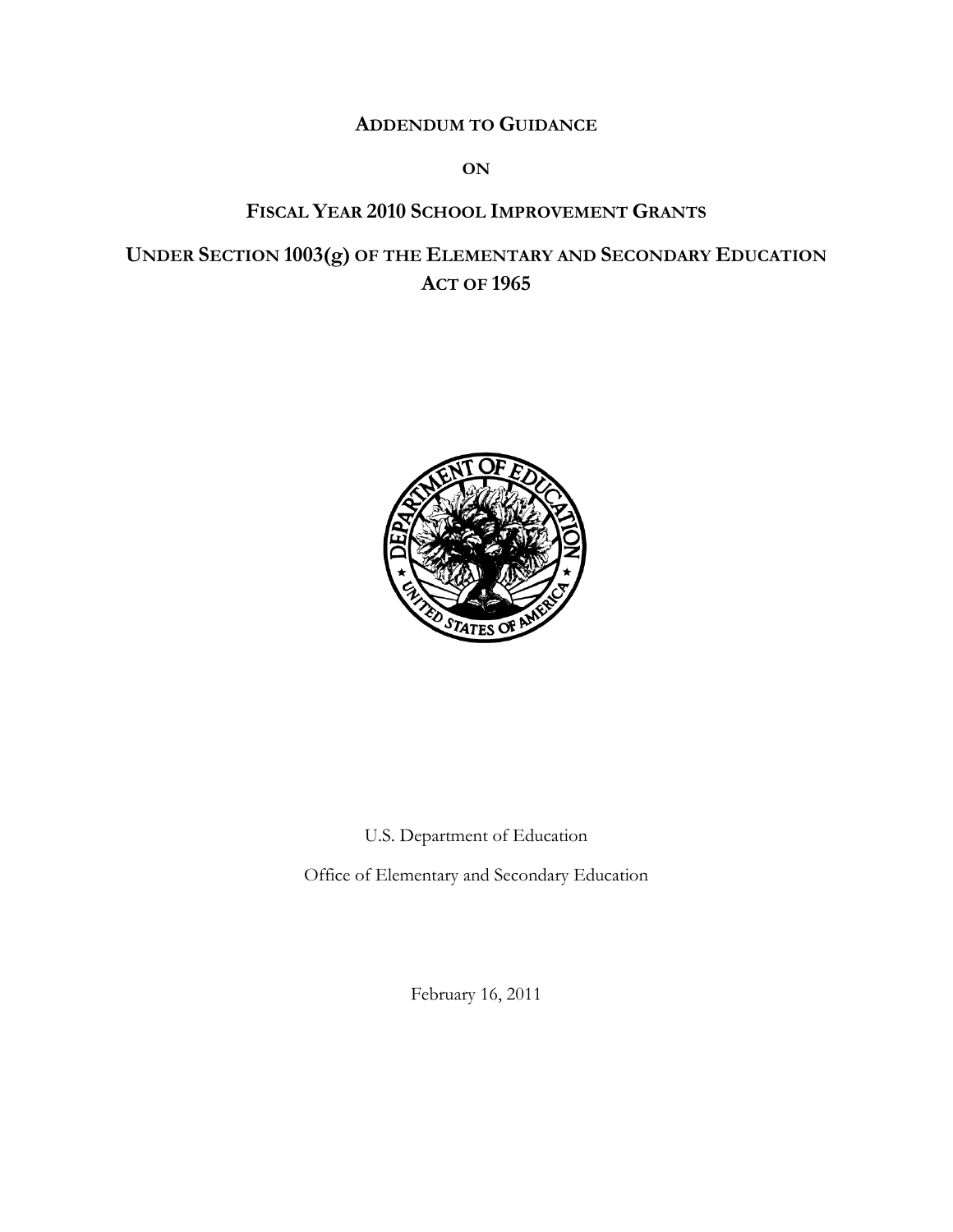#### **PURPOSE OF THIS ADDENDUM**

This document revises questions F-5 and H-21 in the November 1, 2010 guidance [available at: http://www2.ed.gov/programs/sif/sigguidance11012010.pdf. It also includes the following new questions: F-5a, H-21b, I-31, and J-1a. The Department will incorporate the revised and new questions into the complete guidance document.

### **F-5. What happens if an LEA receives SIG funds to implement one of the four models in a particular school but subsequently is unable to implement the model in that school?**

An LEA that receives SIG funds to implement an intervention model in a particular school may subsequently determine that it is unable to implement the model in that school, for example, because it is unable to hire a principal to implement the turnaround model or is unable to contract with a CMO or an EMO to implement the restart model. If that happens, the LEA must notify its SEA immediately that it is unable to implement the model for which it applied and was awarded funds and must cease obligating SIG funds in that school. An LEA that does not want to implement a different SIG model in the school need not take any further action. The SEA should then rescind the relevant portion of the LEA's SIG grant. Any portion of the LEA's grant that is rescinded should be carried over and combined with the funds available for the following year's SIG competition.

For an LEA that does want to implement one of the other SIG models, the SEA has discretion to determine whether it will terminate the LEA's SIG grant with respect to the funds allocated for that school or to invite the LEA to submit a new or amended application for SIG funds. If the SEA permits the LEA to submit a new or amended application, the SEA must then determine whether, consistent with the SEA's criteria for awarding SIG funds, the LEA is able to implement another model fully and effectively during the year for which SIG funds were awarded. In making this determination, the SEA should give very careful consideration to the LEA's ability to meet all the requirements of another model during the school year for which SIG funds were awarded and whether permitting the LEA to change its model after the award of SIG funds would undermine the integrity of the SEA's competitive process. If the SEA determines that the LEA is able to implement another model and approves the new or amended application, the SEA must post the new or amended application on the SEA's website (see I-6). If, on the other hand, the SEA determines either that the LEA is unable to implement another model fully and effectively or that permitting the LEA to do so would adversely affect the SEA's competitive process for the SIG program, the SEA should deny the new or amended application and rescind the relevant portion of the LEA's SIG grant. As noted above, any portion of the LEA's grant that is rescinded should be carried over and combined with the funds available for the following year's SIG competition. (Revised February 16, 2011)

### **F-5a. What happens if an LEA decides to close a Tier I or Tier II school after the LEA has received SIG funds to implement an intervention model other than school closure in the school?**

Given the rigorous LEA application and SEA review process required to receive a SIG grant, it should be exceedingly rare that an LEA receiving funds to implement a turnaround, restart, or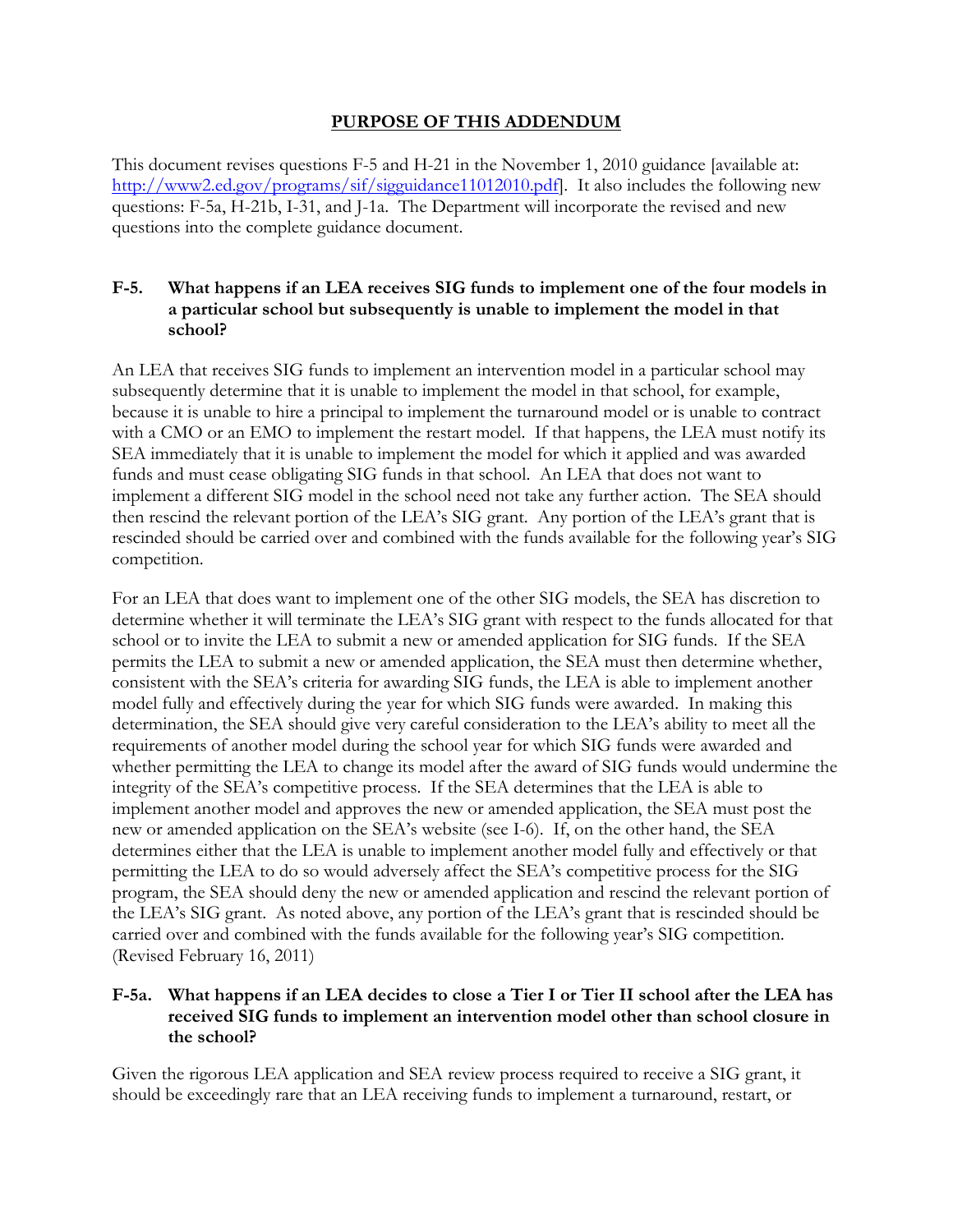transformation model in a school subsequently decides to close the school instead. However, the Department recognizes that under certain rare circumstances that could not have been foreseen at the time an LEA developed its original application, an LEA might decide that closing such a school is the best course of action.

As discussed in F-5, an SEA has the discretion to terminate and rescind, in relevant part, the grant of an LEA that will not fully implement the school intervention model it was originally approved to implement, including an LEA that decides to close a school that was originally approved to implement another model. If, however, the SEA is willing to accept a new or an amended application from such an LEA, as part of its amended application, the LEA must submit, among other required information, a revised plan for implementation and a revised budget, each of which should reflect the anticipated school closure. In considering both of these aspects of the new or amended application, the LEA should bear in mind that, given the anticipated closure, continuing the implementation of the originally selected model as the LEA had originally planned and continuing to spend all the funds previously anticipated as necessary for the first year of implementation might not be prudent. For example, if an LEA is still working with teachers and principals to develop a rigorous evaluation system for the school, it might not be worth continuing to invest the time and resources necessary to complete that evaluation system, given that it would not be in place for long enough to benefit students or teachers in the school. On the other hand, if implementing certain model components, even if only for one year, would help increase students' academic achievement, it might be worth the continued costs, particularly if the up-front costs have already been paid and the work necessary to begin full implementation has already been completed. For example, if an LEA has already invested in the up-front costs of providing increased learning time (*e.g.*, already notified parents and students of the increased time, revised bus routes as necessary, arranged for additional teacher and bus driver time, and planned for how the increased time will be used), the benefit to students of continuing to provide that increased learning time while the school remains operational would likely be worth the costs incurred.

In creating the new or amended budget, the LEA should consider that, because it is often significantly less costly to close a school than to implement any of the other models, the LEA might not need any additional SIG funds in order to carry out the school closure beyond what it originally received for the first year of implementation. Moreover, if the closure is to be supported with SIG funds, the closure must comply with the SIG requirements for the school closure model. In particular, students who attended the closed school must be enrolled in other schools in the LEA that are higher achieving. An LEA that is contemplating closing a school after the school has begun to implement one of the other school intervention models should give careful consideration to all of these issues, and should consult with its SEA as needed.

An SEA that is presented with this issue should carefully review the LEA's new or amended application. In particular, the SEA should closely scrutinize the LEA's revised plan and budget and, in so doing, should consider which elements of the model the LEA was originally funded to implement have already been implemented and which the LEA has not begun to implement. Particularly if elements of the model have not yet been implemented, the SEA should consider rescinding the funds that were originally awarded for those activities. In addition, the SEA should review the circumstances that led to the LEA's decision to change to the school closure model and may take those circumstances into account in determining whether the LEA should receive any continued funding. The SEA should also be sure not to renew the LEA's original grant for any additional years except to the extent necessary and proper to support the closure. If an LEA has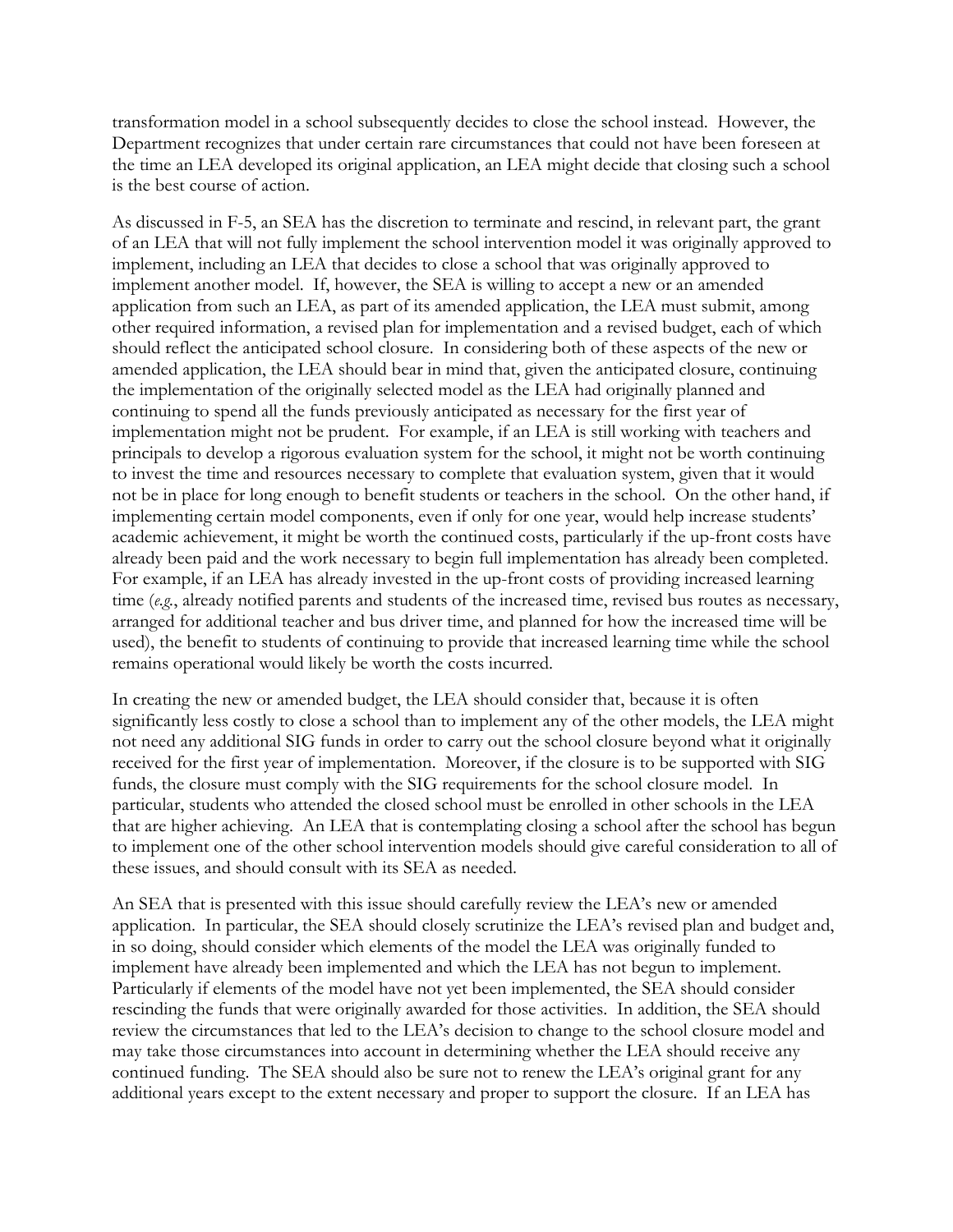been awarded SIG funds that it will not use as a result of switching to the school closure model, the SEA should rescind the relevant portion of the LEA's SIG grant and carry over and combine those funds with the funds available for the following year's SIG competition. (Added February 16, 2011)

### **H-21. What is the cap on the number of schools in which an LEA may implement the transformation model and to which LEAs does it apply?**

An LEA with nine or more Tier I and Tier II schools, including both schools that are being served with FY 2009 SIG funds and schools that are eligible to receive FY 2010 SIG funds, may not implement the transformation model in more than 50 percent of those schools. See section II.A.2(b) of the final requirements. Given that the cap only applies to an LEA with nine or more Tier I and Tier II schools, an LEA with, for example, four Tier I schools and four Tier II schools, for a total of eight Tier I and Tier II schools, would not be covered by the cap. However, an LEA with, for example, seven Tier I schools and two Tier II schools, for a total of nine Tier I and Tier II schools, would be covered by the cap. Thus, continuing the prior example, the LEA with seven Tier I schools and two Tier II schools would be able to implement the transformation model in no more than four of those schools. This limitation applies irrespective of whether the Tier I or Tier II schools in a given LEA are among the State's persistently lowest-achieving schools or whether they are newly eligible schools identified as Tier I or Tier II schools at the State's option.

Note that, for purposes of the FY 2010 SIG competition, the number of Tier I and Tier II schools an LEA has is based on the number of Tier I and Tier II schools the LEA served through the FY 2009 competition and the number of additional Tier I and Tier II schools in the LEA that are identified as such on the State's FY 2010 Tier I and Tier II lists. For example, for FY 2009, LEA 1 had seven Tier I schools and two Tier II schools, so it was covered by the cap. Using FY 2009 SIG funds, it implemented the transformation model in four of those schools. For FY 2010, one of the schools in LEA 1 that had been identified as a Tier II school for FY 2009 is not identified as either a Tier I or Tier II school for FY 2010, but the SEA has identified two additional Tier I schools and two additional Tier II schools in LEA 1, so the LEA now has a total of 12 Tier I and Tier II schools (the four schools currently being served + the four schools that were identified in FY 2009 and that remain on the FY 2010 list + the four additional schools identified for FY 2010), which means it may implement the transformation model in a total of six schools, or two schools in addition to those that are being served with FY 2009 funds. (Modified for FY 2010 Guidance; Revised February 16, 2011)

## **H-21b.Is the nine-school cap for implementing the transformation model based on the number of Tier I and Tier II schools an LEA has or the number of Tier I and Tier II schools an LEA serves?**

The nine-school cap is based on the number of Tier I and Tier II schools an LEA *has*, not the number of Tier I and Tier II schools the LEA serves through the SIG program. Thus, the cap applies to any LEA that has nine or more Tier I and Tier II schools, even if the LEA applies to serve, and is approved to serve, only a portion of those schools. For example, the cap would apply to an LEA that has 10 Tier I and Tier II schools, even if the LEA applies to serve, and is approved to serve, only six of those schools. In this example, the LEA would be able to implement the transformation model in no more than 50 percent, or five, of its 10 Tier I and Tier II schools; the LEA would have to implement one of the other models in any additional school that it serves. (Added February 16, 2011)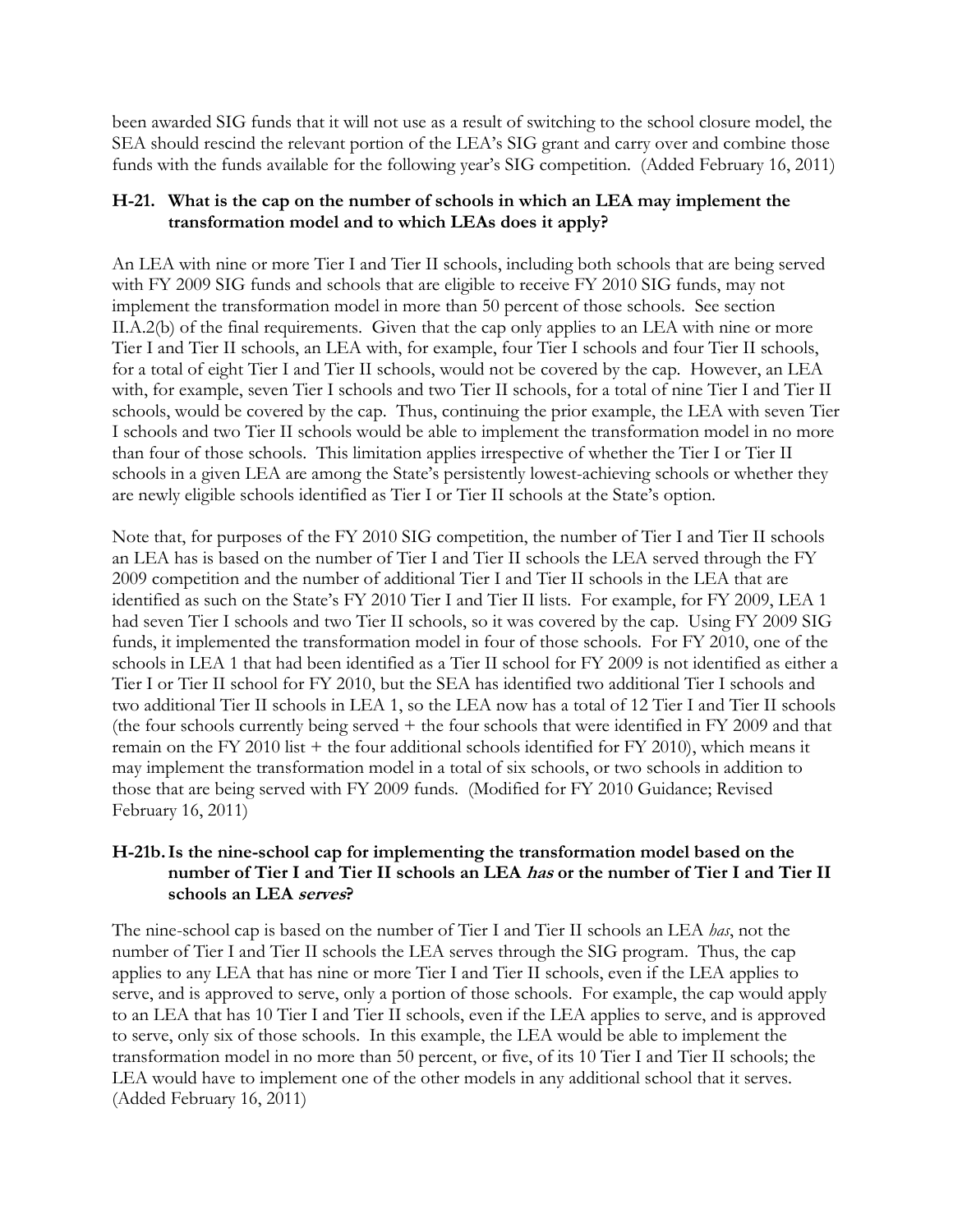### **I-31. Which year's SIG funds are available for an SEA to award to an LEA for each year the LEA's schools implement a school intervention model?**

In providing three-year grants for a school implementing a SIG intervention model, an SEA must renew the second and third years of funding automatically if the school is meeting the LEA's annual student achievement goals and making progress on the leading indicators. For the FY 2009 competition, an SEA was required to apportion SIG funds over the three-year period of availability (*i.e.*, the period of availability for FY 2009 SIG funds for all States through the waiver every SEA received); in practical terms this means that the SEA should have reserved sufficient FY 2009 funds to cover all three years of each SIG award for a school implementing a school intervention model. In other words, such funds are essentially "dedicated" to grant recipients in the FY 2009 SIG competition, and may be used for other LEAs or schools only if an SEA does not renew an LEA's FY 2009 award.

Schools served as a result of the FY 2010 competition may receive either FY 2009 carryover funds or FY 2010 SIG funds, and an SEA will likely allocate those funds differently, depending on the appropriation year. As noted in I-20a, an SEA that receives a waiver to extend the period of availability of its FY 2009 carryover funds but does not receive a waiver to extend the period of availability of its FY 2010 funds will use different funds to renew an LEA's grant, depending on whether the LEA's grant is funded with FY 2009 carryover funds or FY 2010 funds. For LEAs that are funded with FY 2009 carryover funds, the SEA must apportion those SIG funds in a way that will enable it to renew each LEA's grant for additional one-year periods for the entire period of availability of the funds—*e.g.*, three years. On the other hand, for LEAs that are funded with FY 2010 funds, the SEA would fund the renewal of each LEA's grant through a continuation grant using subsequently appropriated SIG funds. These scenarios are depicted in the table below.

| Which year's SIG funds are available to support<br>implementation of a school intervention model? |                                   |                                                                                                                                             |                                                                                                                                              |                                                                                                                                              |  |  |  |
|---------------------------------------------------------------------------------------------------|-----------------------------------|---------------------------------------------------------------------------------------------------------------------------------------------|----------------------------------------------------------------------------------------------------------------------------------------------|----------------------------------------------------------------------------------------------------------------------------------------------|--|--|--|
|                                                                                                   | 2010-2011                         | 2011-2012                                                                                                                                   | 2012-2013                                                                                                                                    | 2013-2014                                                                                                                                    |  |  |  |
| School awarded<br>funds through<br><b>FY 2009</b><br>competition                                  | FY 2009 funds,<br>ARRA or regular | FY 2009 funds,<br>ARRA or regular<br>(funds reserved by the<br>SEA for this<br>purpose at the time of<br>initial FY 2009<br><i>awards</i> ) | FY 2009 funds,<br>ARRA or regular<br>(funds reserved by the<br>SEA for this<br>purpose at the time of<br>initial FY 2009<br><i>awards</i> )  | None<br>(school has already<br>completed three years<br>of <i>implementation</i> )                                                           |  |  |  |
| School awarded<br><b>FY 2009</b><br>carryover funds<br>through FY 2010<br>competition             |                                   | FY 2009<br>carryover funds,<br>ARRA or regular*                                                                                             | FY 2009<br>carryover funds,<br>ARRA or regular<br>(funds reserved by the<br>SEA for this<br>purpose at the time of<br><i>initial</i> awards) | FY 2009<br>carryover funds,<br>ARRA or regular<br>(funds reserved by the<br>SEA for this<br>purpose at the time of<br><i>initial</i> awards) |  |  |  |
| School awarded<br>FY 2010 funds                                                                   |                                   | FY 2010 funds*                                                                                                                              | FY 2011 funds<br>( <i>i.e.</i> , <i>implementation</i>                                                                                       | FY 2012 funds<br>( <i>i.e.</i> , <i>implementation</i>                                                                                       |  |  |  |